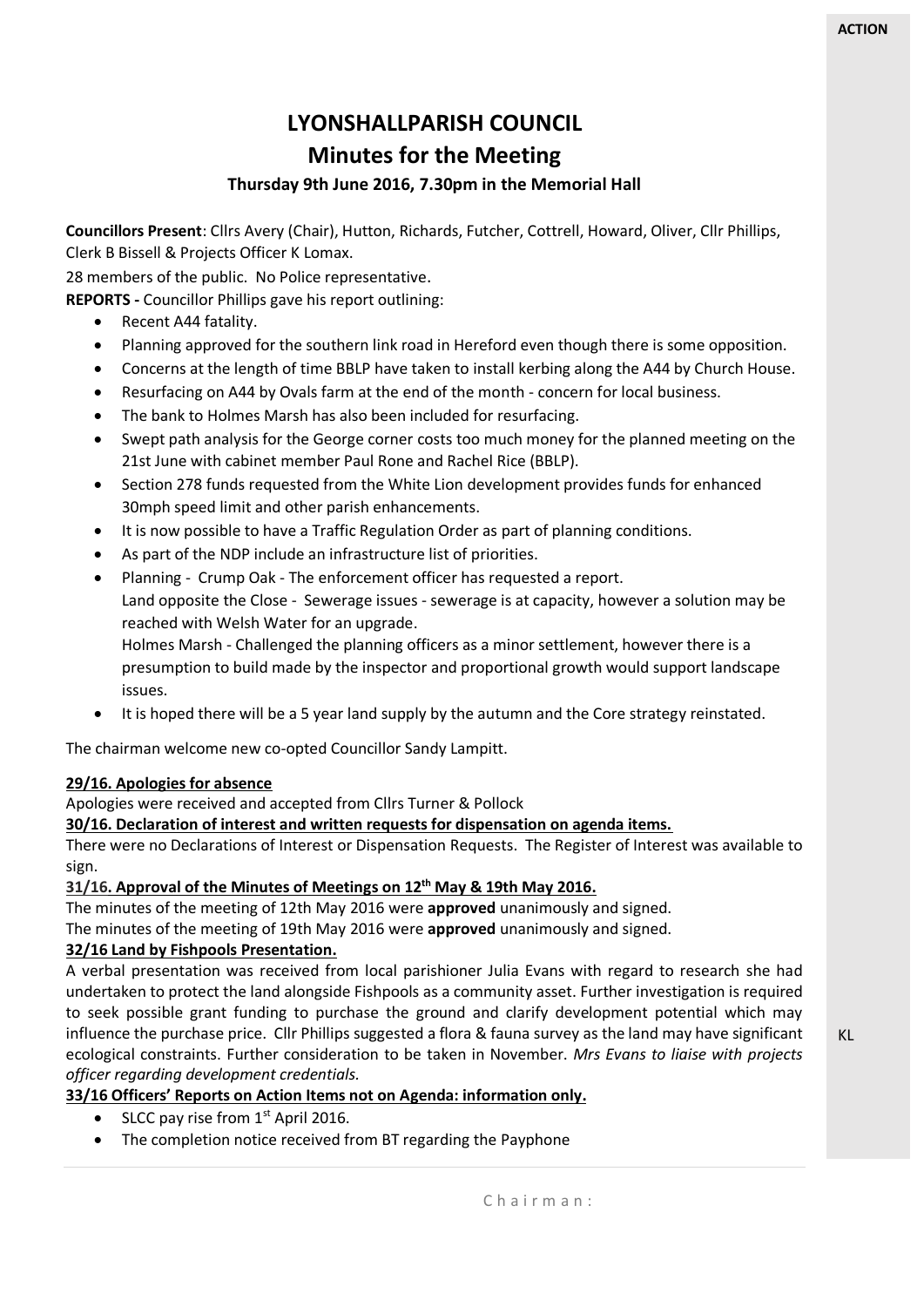- Letters have been sent to Environment Agency, Paul Rone and the Police commissioner for West Mercia awaiting reply.
- Awaiting quotes from BBLP re solar signs and Crash barrier at A44 nursery corner and Bollards at Royal George

*All items from previous agenda have been dealt with or are in process.*

#### **34/16 Finances & Approve Payments** Bank reconciliation to be completed for April & May 2016 using VT Cashbook Balances at end of May 2016: Community account **£18937.81** Savings account <br>
£10020.16 Playground account E 398.70 Income received since last meeting Qtr 4 (2015-16) Lengthsman grant £ 1567.97 **To Approve the Following Payments** Clerk's Salary for June 2016 as previously agreed Project officer's Salary for June 2016 as previously agreed HMRC 2015/16 £ 20.79 HMRC 2016/17 **£142.20** Clerk's expenses, R Bissell E 16.01 Project Officers expenses, K Lomax £ 18.00 *Shaun Price Lengthsman Scheme Centrewire - gates £384 + VAT*

#### **35/16 Project work**

K Lomax, Projects Officer has been speaking with Tina Wood, Housing Development at Herefordshire Council. She presented a written report giving an update on her research on 3 items and requested Parish Council support to work on those areas.

**1. Land Availability Survey** The last survey for Lyonshall was in 2008. Herefordshire Council is gradually updating its information or we could make our own approaches to landowners. This project is long overdue and will be essential for the NDP or informing other planning decisions.

**2**. **Housing Needs Survey** We can produce our own purpose-made survey which would need to be for both affordable and market homes and for all sectors of the community. Special emphasis is needed for older people requiring support. We also need to consider a way of including people who have moved out of Lyonshall but would like to return.

**3. Memorial Hall (Charity Number 520971)** the informal meeting planned for 10<sup>th</sup> May did not take place as one of the participants had last minute business commitments.

It was agreed unanimously not to pursue the 3 items at present but to await developments in the NDP. **36/16. Planning Applications**

161437 – Keepers, Lyonshall, HR5 3SD

Removal of variation 092980/FH to allow more flexible use of building on first floor accommodation. **OBJECT** - Lyonshall Parish Council OBJECT to this application for variance.

The Parish Council has a strong view against retrospective applications and on principle object to ensure that further variances or applications are not made for the conversion of the ground floor/garage area

- 161502 & 161501 Penrhos Court, Lyonshall HR5 3LH Change of use to single dwelling, private driveway, improvements to cart shed, create private garden, construction of garage
- Penrhos Court, Lyonshall HR5 3LH Change of Use of barn & cart shed create shop & café and Car parking
- 161500 & 161499 Penrhos Court, Lyonshall HR5 3LH Change of use of rear wing to swimming pool, sauna & laundry
- 161506 & 161505 Penrhos Court, Lyonshall HR5 3LH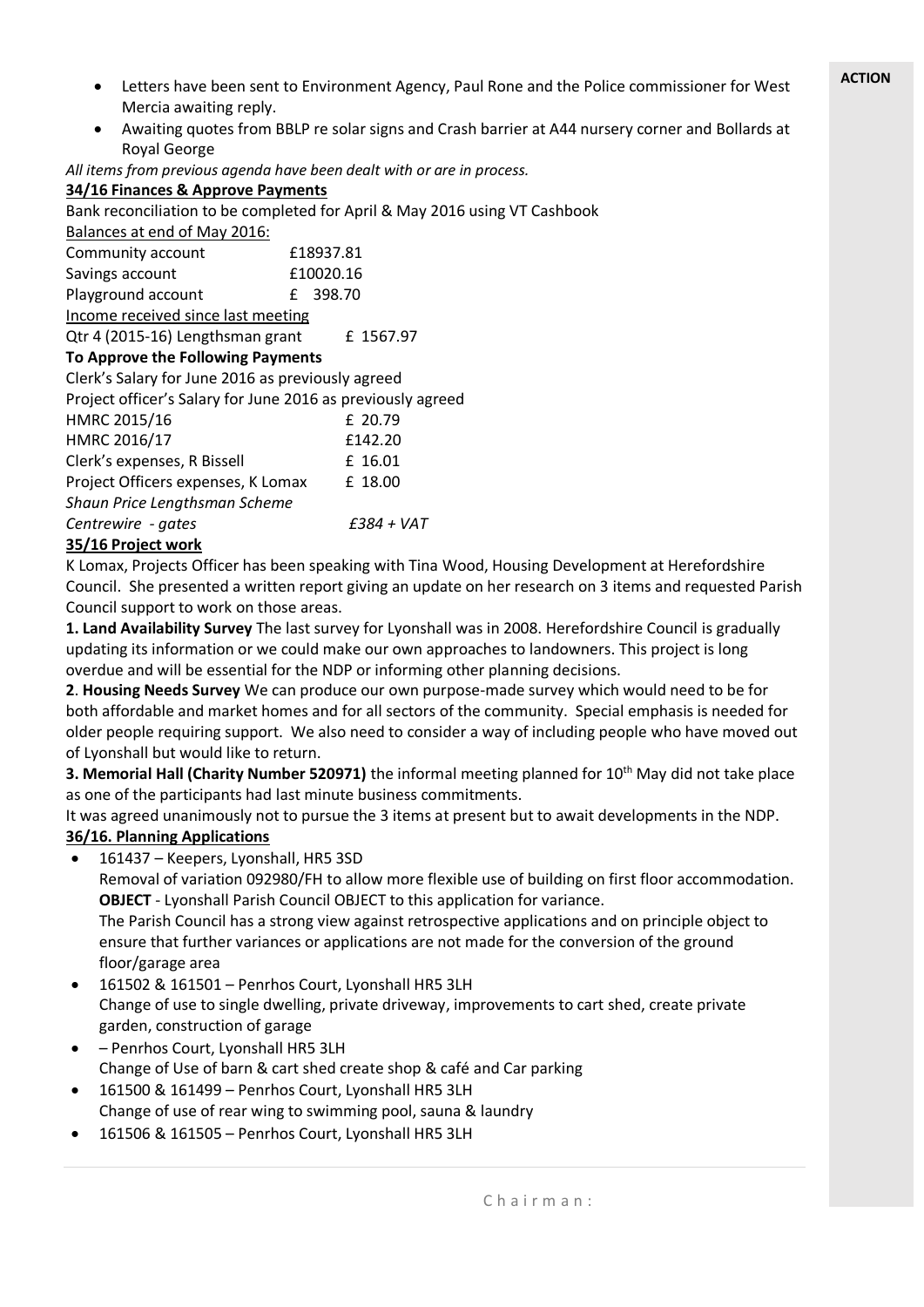Change of use of land for keeping horses. Demolish building replace with new stables, stores and fencing.

- 161496 & 161495 Penrhos Court, Lyonshall HR5 3LH Engineering works installation ground source heat pump and solar panels
- 161497 & 161498 Penrhos Court, Lyonshall HR5 3LH Change of use of Long Barn for 8 no. self-contained holiday lets with associated parking, signage and lighting.

For Penrhos applications above: **SUPPORT** - Lyonshall Parish Council strongly support this application. The improvements suggested are a sustainable solution and will revitalise an old building. This development is particularly important to the Parish as it will enable the applicant to attract holiday makers to the area who will spend money in Lyonshall and Kington helping in the effort to create a sustainable community. The site itself is expected to provide 2 to 3 jobs.

#### **a) Holmes Marsh Update.**

The Chair advised he had received communication from residents from Holmes Marsh. He reminded that the application had been handled legally and lawfully and a decision to support the application was taken after the applicant attended the Parish Council meeting in March, where he explained outline permission for 8 homes, some of which would be market affordable. The Chair invited members of the public to speak who argued the application was too big and were unhappy there had been no parish consultation and felt parishioners in Holmes Marsh were not being listened to. It was also suggested that if the NDP had been in place the application would not have been granted. The chair concluded that the future application would be considered carefully in light of the comments made. He explained that the Parish Council had taken the decision to halt progress of the NDP as there are issues with how Herefordshire Council expects the document to be in general conformity with the Core strategy, which is not the desired document of the Parish Council. It is expected to restart in September.

#### **b) Land Opposite The Close Update.**

Cllr Phillips updated councillors. There have been discussions between the applicant and the archaeologist. The applicant has employed a consultant to discuss consistency, mapping and assessing. A report is awaited. If there are significant findings there may be some changes to the plans, otherwise recording will take place and the site will be covered and available for development.

#### **c) EE Replacement Mast at Burgoynes.**

Correspondence received from EE consult advising pre application for a renewal of the telecoms mast had been circulated previously. Councillors agreed to support an application based on the proposal, it would support a new emergency services network being led by the Home Office.

#### **37/16. Traffic Issues Update.**

The kerbing on the A44 identified as an accident site. The installation was lengthy and Councillors asked Cllr Phillips to investigate the costs involved.

**a) A44** - There is still no available costing for the crash barrier and VAS sign at nursery corner. BBLP do not support either installation. Councillors are meeting cabinet member Paul Rone on 21st June to discuss options.

**b) Royal George Corner** - Councillors are meeting Paul Rone and BBLP Rachel Rice on 21st June to discuss finalising the installation of bollards.

#### **38/16. Chicken Sheds Update.**

The EA have responded regarding clarification of the issues at the Penrhos site which was circulated to all councillors. The correspondence recognises an issue but doesn't suggest how they will follow this up. It was agreed to write to the EA to obtain answers as to how they intend to resolve the problem. A copy of the correspondence to be forward to Mrs Srodzinski and Mr Williams.

#### **39/16. Defibrillator funding.**

Cllr Oliver advised grant funding for the Defibrillator had been accepted and he had paid a donation of £400, which is to be reclaimed from the Parish Council. Training aids will be received shortly and training sessions in the village will be organised. The phone box will need some work to mount the box inside and RJP

Clerk

RO

**ACTION**